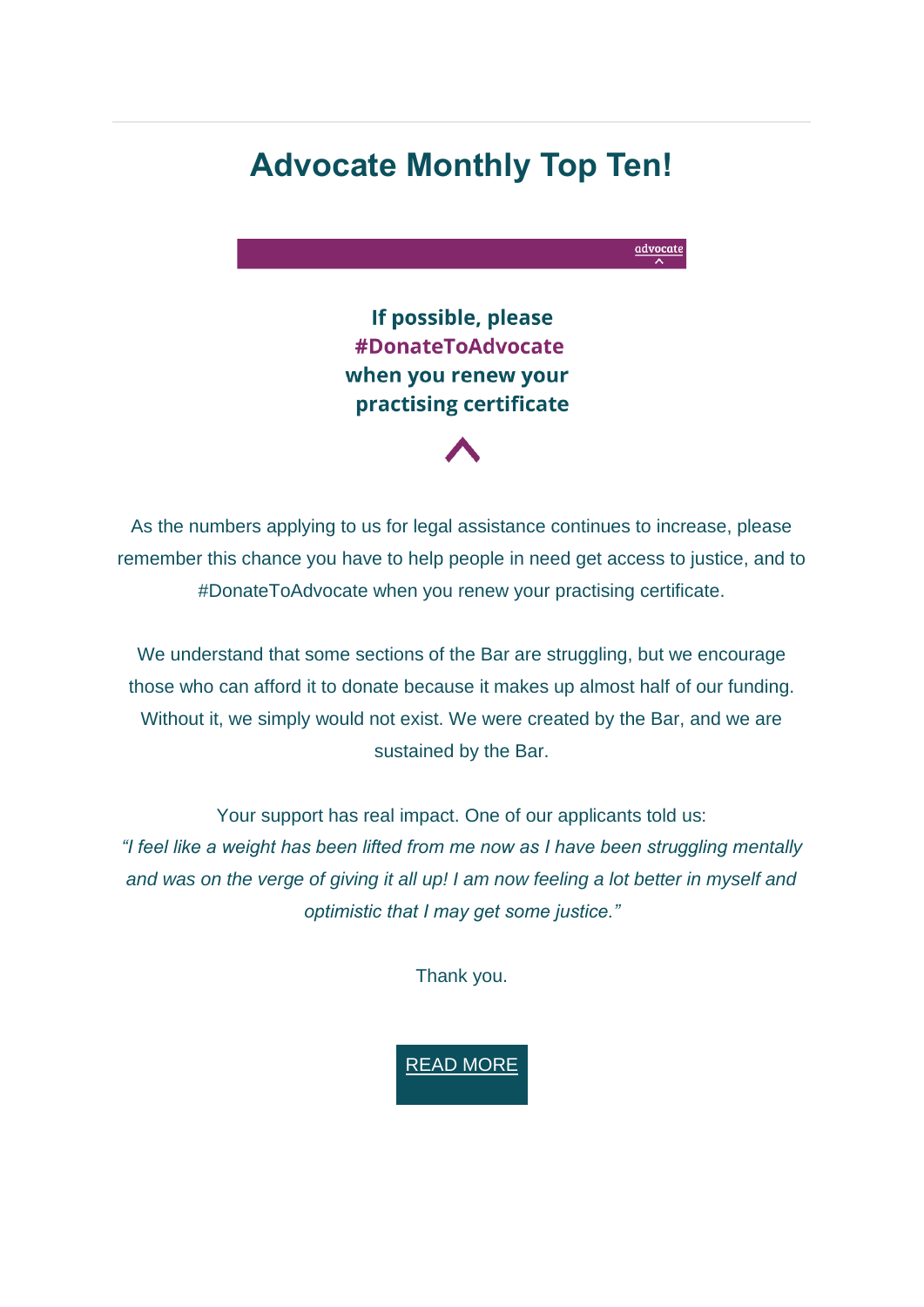

**From Counsel Magazine: Pro bono and the path to silk**

In 2020, the Queen's Counsel Selection Panel specified that pro bono cases can be used to support applications for silk. Several QCs describe how pro bono formed part of their application.



**Honouring Advocate's outgoing trustees**

Our Chair, Sir Robin Knowles CBE's expresses his thanks to Philip Brook Smith QC, Andrew Hillier QC and Nick Hanning for their outstanding contribution during their time on Advocate's trustee board.

[Read](https://www.counselmagazine.co.uk/articles/pro-bono-the-path-to-silk) More

4

### [Read](https://weareadvocate.org.uk/news/honouring-advocates-outgoing-trustees.html) More

## **Advocate Statistics**

186

Live cases currently looking for assistance

90 **Pieces of work placed Janaury** 

21 **New Panel Members in January**  Cases placed in January:

Employment: 14% Chancery/Commercial: 22% Family: 28% advocate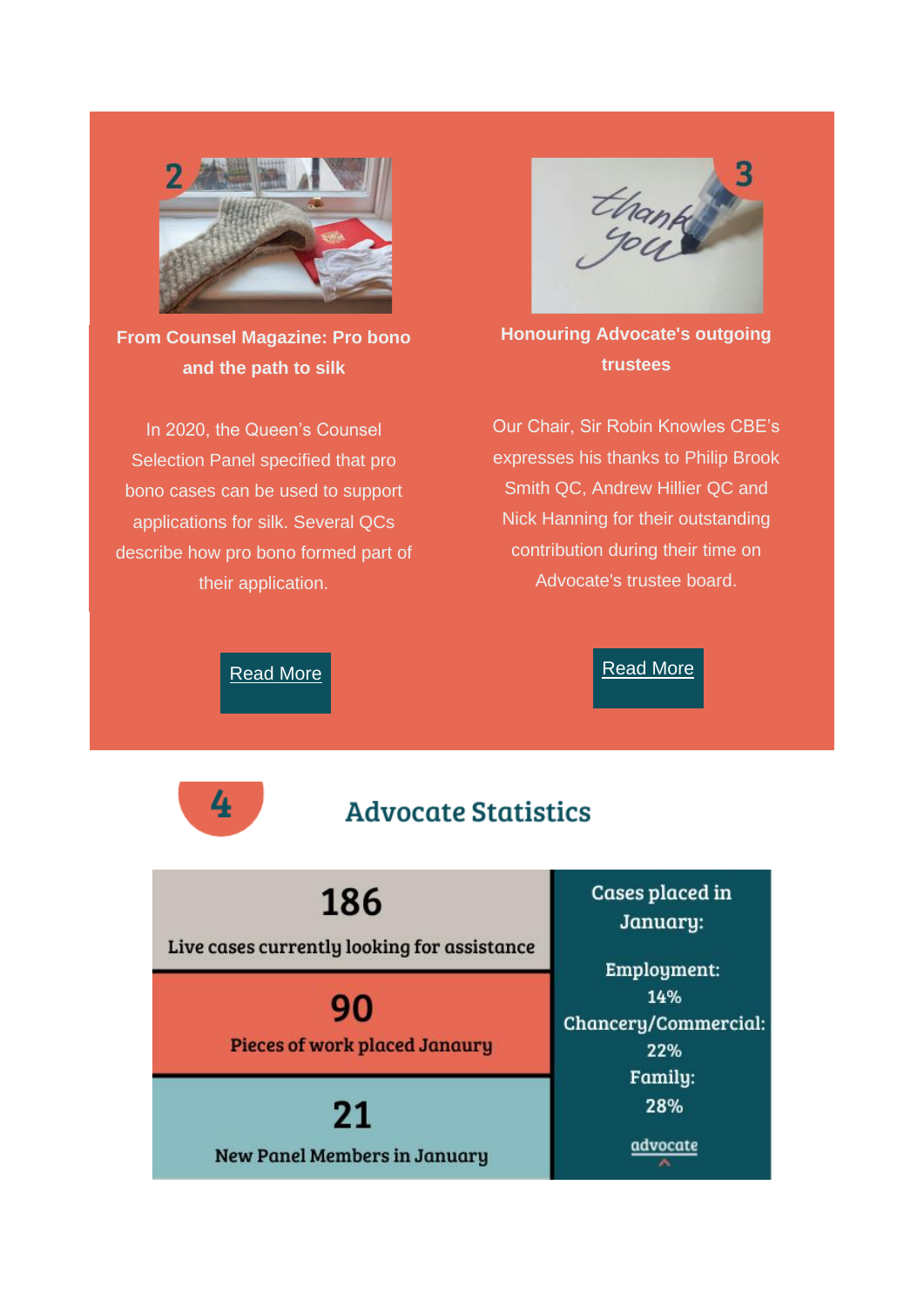#### **Why one family fought to overturn a Coroner's verdict: Karl's story**

When Emma Fraser fell from a window and the Coroner ruled it a drug-related death, her uncle and mother knew this wasn't true. So they fought to have the verdict overturned and restore dignity to the family name. Our thanks to Rory Brown from 9 Stone Buildings and Harriet Wakeman from Temple Garden Chambers who were willing to take the case on a pro bono basis. The contract of the contract of the contract of the contract of the contract of the contract of the contract of the contract of the contract of the contract of the contract of the contract of the contract of the con





#### **Barrister Profile: Anthony Metzer QC**

Anthony Metzer QC won the 2021 Pro Bono QC of the Year award for the second time. Not only does he encourage a culture of pro bono as Head of Goldsmith Chambers, he finds time to dedicate himself to it as well.

READ [MORE](https://weareadvocate.org.uk/volunteer/volunteer-stories/anthony-metzer-qc.html)